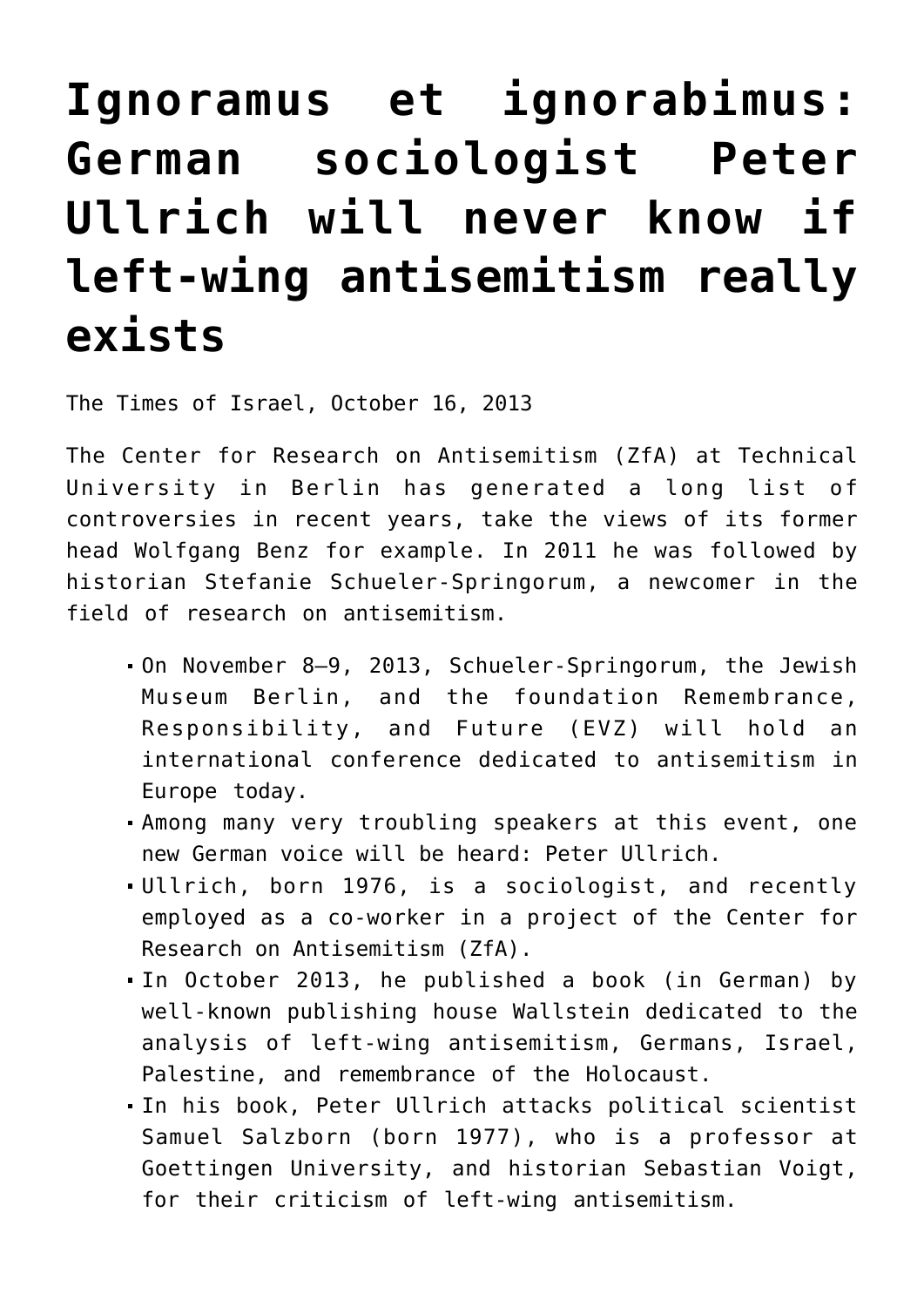- In 2011, Salzborn and Voigt published an article about troubling tendencies in the party of the Left in Germany, Die Linke. For example, two Members of Parliament and one former Member of Parliament, Inge Höger, Annette Groth, and Norman Paech, respectively, were on the Mavi Marmara in May 2010. This terror vessel was part of the so-called Gaza Flotilla, dedicated to ending the blockade of the Hamas-ruled Gaza strip and to destabilizing Israel.
- Salzborn and Voigt analyzed the failure of the party Die Linke to fight antisemitism, including anti-Zionist antisemitism.
- In his small book, Ullrich defames all kind of institutions, authors and scholars against antisemitism in Germany, including political scientist Matthias Kuentzel, the Amadeu Antonio Foundation, headed by Anetta Kahane, and historian Wolfgang Kraushaar, known for his criticism of left-wing antisemitism.
- Scholars like Ullrich no longer deny any debate about antisemitism and the left. On the contrary, and what is even worse, they use this topic to deny the real existence of antisemitic incidents like the Mavi Marmara. He says maybe some people "tolerated" antisemitism on that ship, but at the end of the day it is all "grey" (he loves "grey zones").
- Ullrich even joined several panels with Annette Groth, MP of Die Linke, who was on the Mavi Marmara.
- People like Ullrich deal with troubling topics like the left and antisemitism in order to silence critics of anti-Zionism and Jihad.
- In his book he mentions several antisemitic incidents, but then trivializes the dimension of each of these incidents in the next sentence or paragraph.
- Even the participation of MPs of Die Linke in the Gaza Flotilla is not proof for him that antisemitism is prevalent among the members and representatives of that very party (both Groth and Höger were re-elected MPs in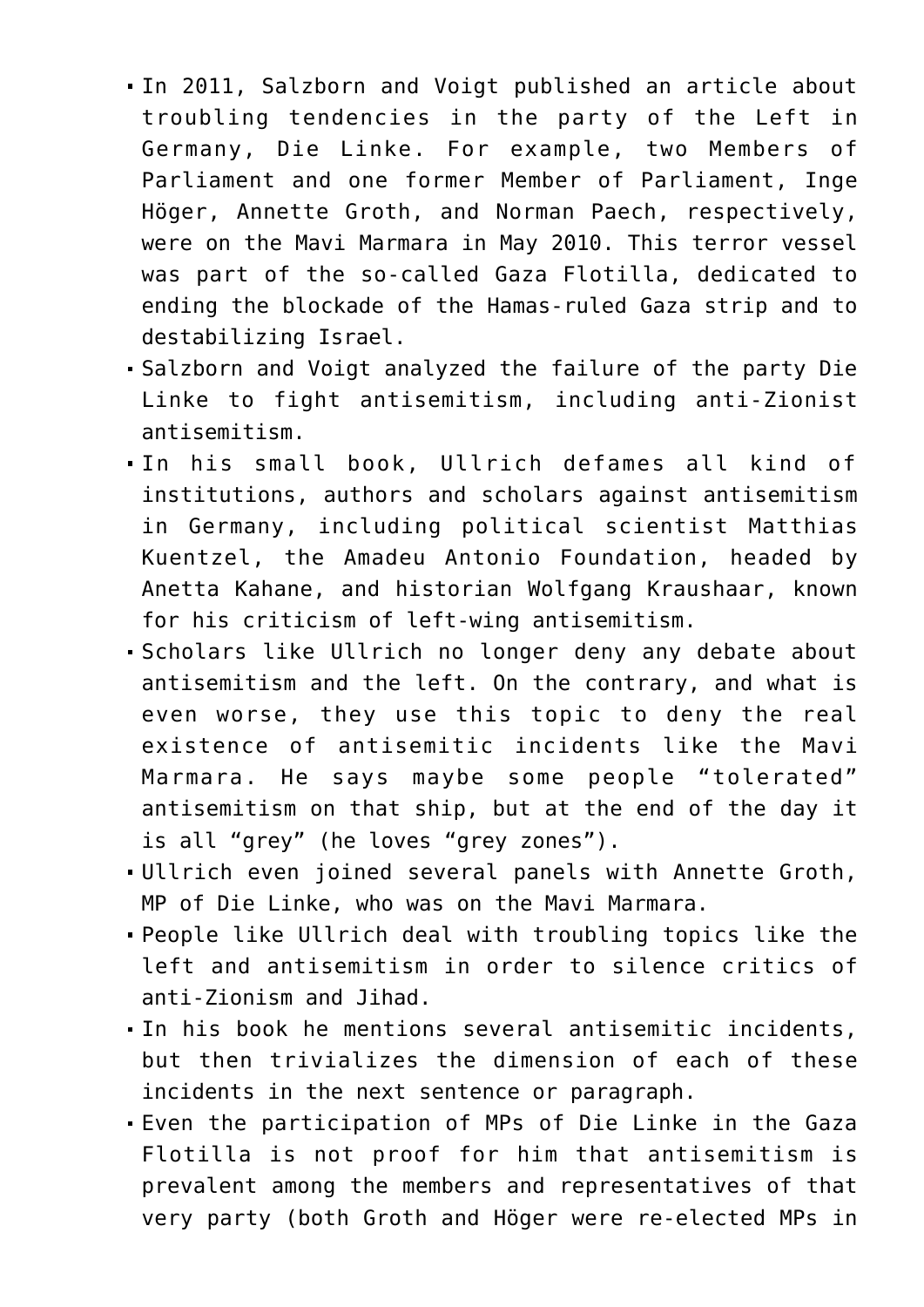September 2013!).

- The EUMC Working Definition of Antisemitism, adopted in 2005, states: "Examples of the ways in which antisemitism manifests itself with regard to the State of Israel taking into account the overall context could include: Denying the Jewish people their right to selfdetermination".
- German sociologist Peter Ullrich rejects this statement. As his book is promoted by the Center for Research on Antisemitism (ZfA), they seem to share his scandalous view.
- By the end of his book, on page 184, Peter Ullrich and his co-author in that chapter, Alban Werner, argue that the EUMC working definition on antisemitism cannot be used in each case the EUMC lists. For example, and crucially, Ullrich points to the following: to frame "denying Israel's right to exist" as antisemitic, as the EUMC working definition does, is "without substance," or meaningless. Why? Ullrich says that too many groups of people are denying Israel's right to exist, including Hamas, right-wing extremists, ultra-orthodox Jews, and distinguished scholars and authors (probably like Ullrich himself) who deny Israel's right to exist due to their "universalist" philosophy, based on the rejection of any nation-state.
- According to Ullrich's unscholarly and biased view, it might be antisemitic to deny Israel's right to exist if such a statement is accompanied by antisemitic conspiracy myths (Hamas), or racial Jew-hatred (neo-Nazis) etc.
- To deny Israel's right to exist in our times is not antisemitic as such, in Ullrich's (and the ZfA's) view.
- In fact the denial of Israel's right to exist as such is a core element of today's antisemitism.
- It is unscholarly in nature to reject the statement that the denial of Israel's right to exist is antisemitic. As Israel is the Jewish state, it is antisemitic to reject